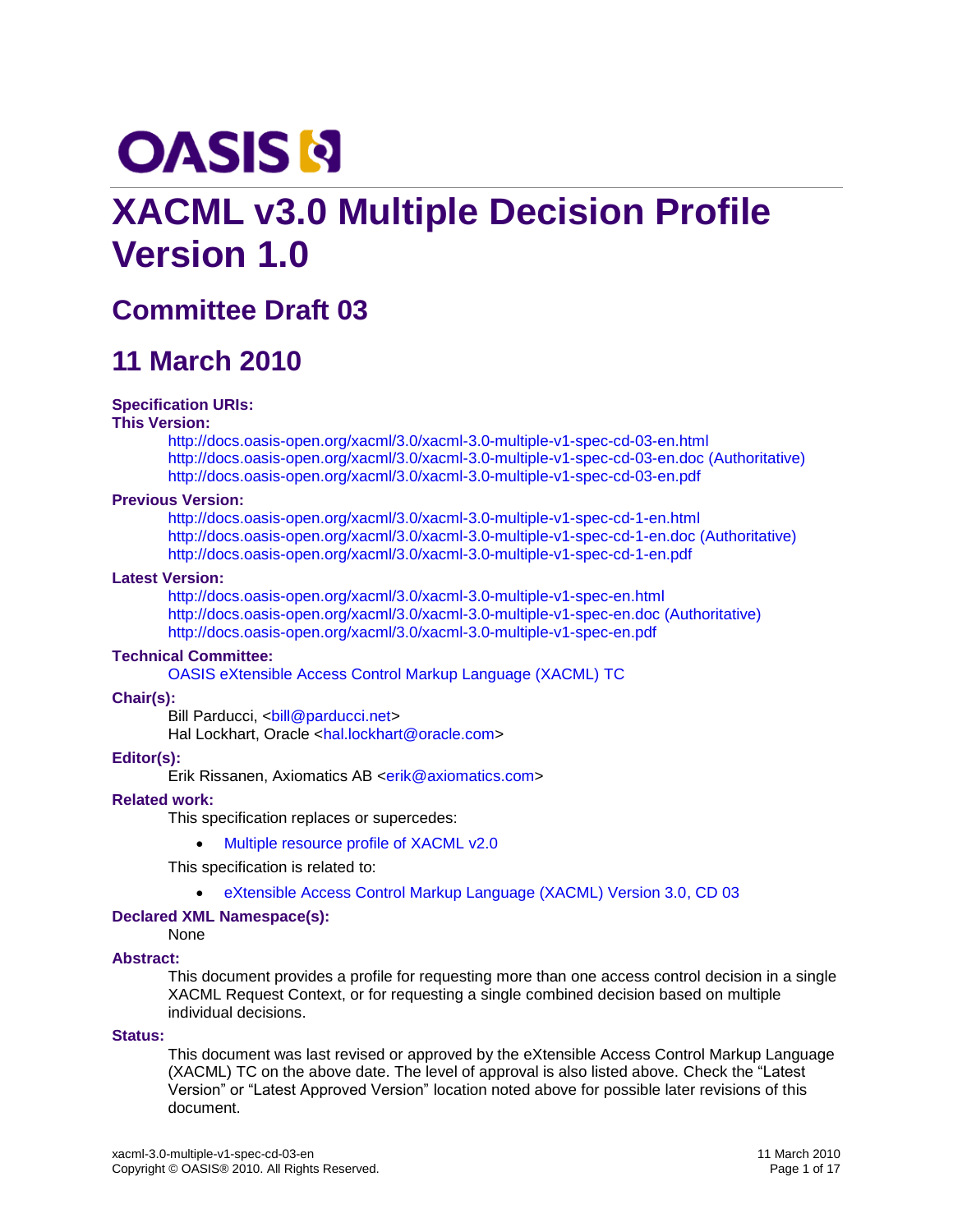Technical Committee members should send comments on this specification to the Technical Committee's email list. Others should send comments to the Technical Committee by using the "Send A Comment" button on the Technical Committee's web page at [http://www.oasis](http://www.oasis-open.org/committees/xacml/)[open.org/committees/xacml/.](http://www.oasis-open.org/committees/xacml/)

For information on whether any patents have been disclosed that may be essential to implementing this specification, and any offers of patent licensing terms, please refer to the Intellectual Property Rights section of the Technical Committee web page [http://www.oasis](http://www.oasis-open.org/committees/xacml/ipr.php)[open.org/committees/xacml/ipr.php.](http://www.oasis-open.org/committees/xacml/ipr.php)

The non-normative errata page for this specification is located at [http://www.oasis](http://www.oasis-open.org/committees/xacml/)[open.org/committees/xacml/.](http://www.oasis-open.org/committees/xacml/)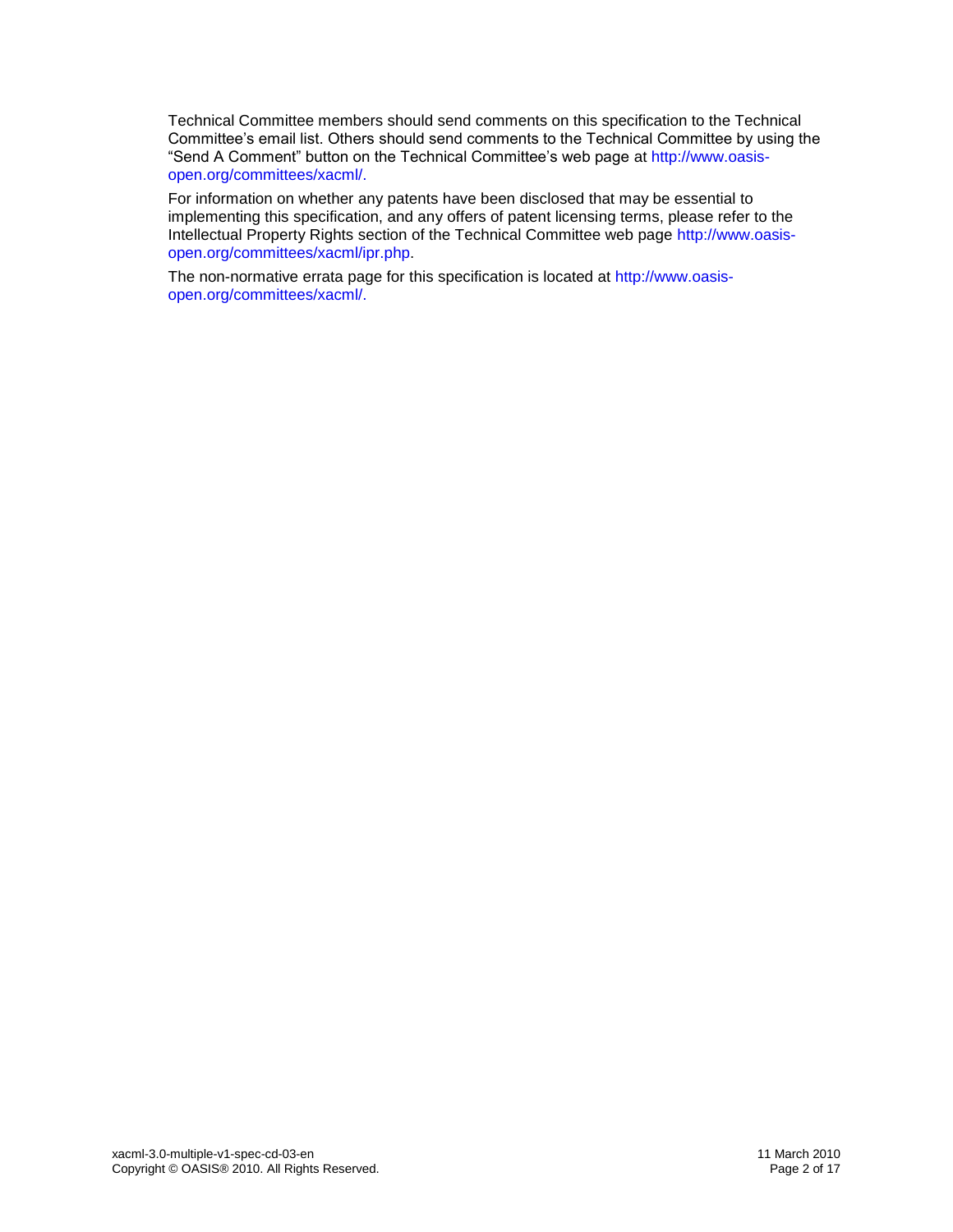# **Notices**

Copyright © OASIS® 2010. All Rights Reserved.

All capitalized terms in the following text have the meanings assigned to them in the OASIS Intellectual Property Rights Policy (the "OASIS IPR Policy"). The full Policy may be found at the OASIS website.

This document and translations of it may be copied and furnished to others, and derivative works that comment on or otherwise explain it or assist in its implementation may be prepared, copied, published, and distributed, in whole or in part, without restriction of any kind, provided that the above copyright notice and this section are included on all such copies and derivative works. However, this document itself may not be modified in any way, including by removing the copyright notice or references to OASIS, except as needed for the purpose of developing any document or deliverable produced by an OASIS Technical Committee (in which case the rules applicable to copyrights, as set forth in the OASIS IPR Policy, must be followed) or as required to translate it into languages other than English.

The limited permissions granted above are perpetual and will not be revoked by OASIS or its successors or assigns.

This document and the information contained herein is provided on an "AS IS" basis and OASIS DISCLAIMS ALL WARRANTIES, EXPRESS OR IMPLIED, INCLUDING BUT NOT LIMITED TO ANY WARRANTY THAT THE USE OF THE INFORMATION HEREIN WILL NOT INFRINGE ANY OWNERSHIP RIGHTS OR ANY IMPLIED WARRANTIES OF MERCHANTABILITY OR FITNESS FOR A PARTICULAR PURPOSE.

OASIS requests that any OASIS Party or any other party that believes it has patent claims that would necessarily be infringed by implementations of this OASIS Committee Specification or OASIS Standard, to notify OASIS TC Administrator and provide an indication of its willingness to grant patent licenses to such patent claims in a manner consistent with the IPR Mode of the OASIS Technical Committee that produced this specification.

OASIS invites any party to contact the OASIS TC Administrator if it is aware of a claim of ownership of any patent claims that would necessarily be infringed by implementations of this specification by a patent holder that is not willing to provide a license to such patent claims in a manner consistent with the IPR Mode of the OASIS Technical Committee that produced this specification. OASIS may include such claims on its website, but disclaims any obligation to do so.

OASIS takes no position regarding the validity or scope of any intellectual property or other rights that might be claimed to pertain to the implementation or use of the technology described in this document or the extent to which any license under such rights might or might not be available; neither does it represent that it has made any effort to identify any such rights. Information on OASIS' procedures with respect to rights in any document or deliverable produced by an OASIS Technical Committee can be found on the OASIS website. Copies of claims of rights made available for publication and any assurances of licenses to be made available, or the result of an attempt made to obtain a general license or permission for the use of such proprietary rights by implementers or users of this OASIS Committee Specification or OASIS Standard, can be obtained from the OASIS TC Administrator. OASIS makes no representation that any information or list of intellectual property rights will at any time be complete, or that any claims in such list are, in fact, Essential Claims.

The names "OASIS" and "XACML" are trademarks of OASIS, the owner and developer of this specification, and should be used only to refer to the organization and its official outputs. OASIS welcomes reference to, and implementation and use of, specifications, while reserving the right to enforce its marks against misleading uses. Please see<http://www.oasis-open.org/who/trademark.php> for above guidance.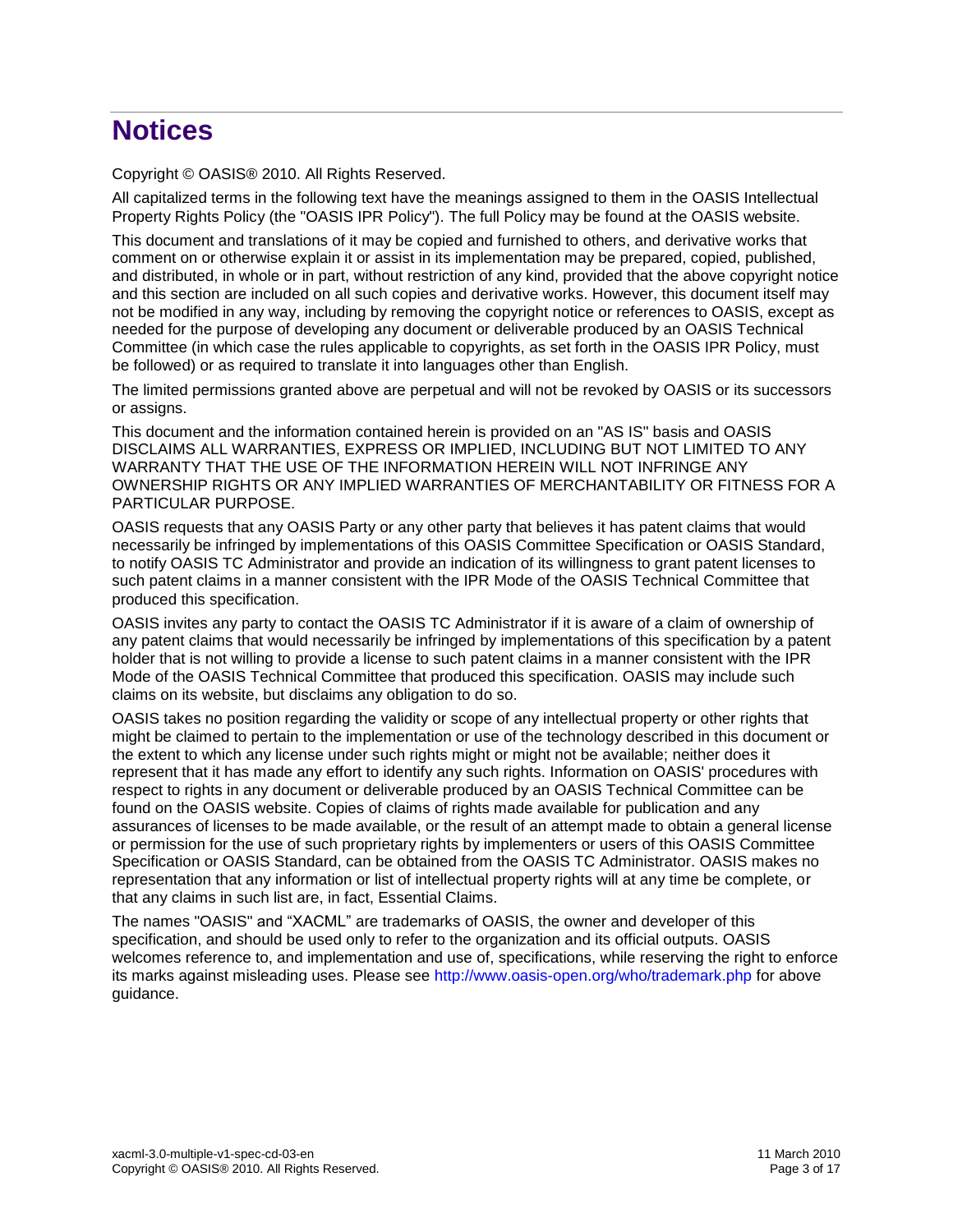# **Table of Contents**

| А. |                                                                                                                                                                                                                                                                                                                                                                                         |
|----|-----------------------------------------------------------------------------------------------------------------------------------------------------------------------------------------------------------------------------------------------------------------------------------------------------------------------------------------------------------------------------------------|
| В. |                                                                                                                                                                                                                                                                                                                                                                                         |
|    | 7.1 Processor of requests for multiple decisions as nodes identified by "scope"15<br>7.2 Processor of requests for multiple decisions as nodes identified by XPath 15<br>7.3 Processor of requests for multiple decisions by multiple <attributes> elements  15<br/>7.4 Processor of requests for multiple decisions by reference to <attributes> elements 15</attributes></attributes> |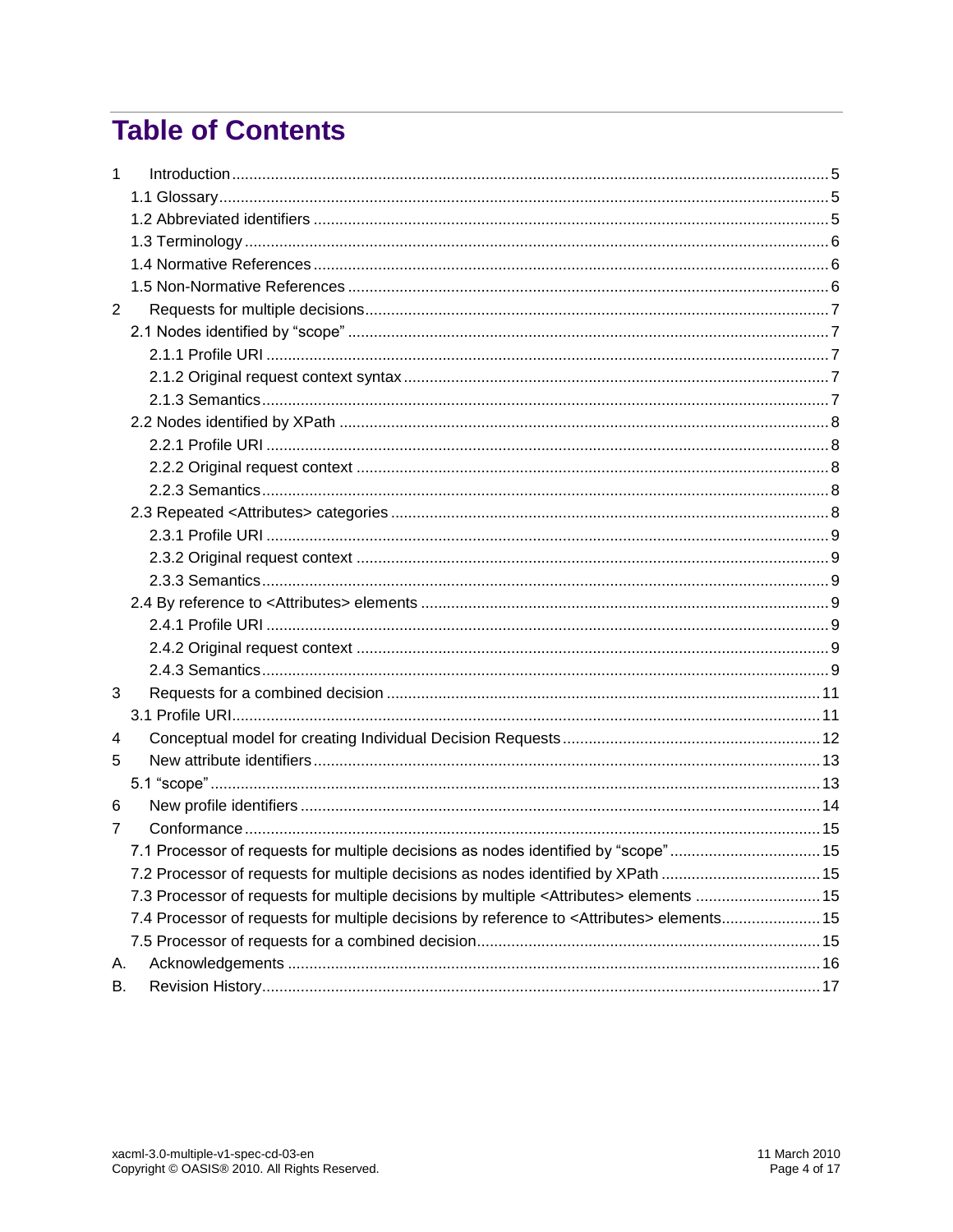# <span id="page-4-0"></span>**1 Introduction**

#### **{Non-normative}**

 The policy evaluation performed by an XACML Policy Decision Point, or PDP, is defined in terms of a single decision request in the XACML Specification **[\[XACML\]](#page-5-3)**, with the authorization decision contained in 5 a single <Result> element of the response context. A Policy Enforcement Point, or PEP, however, may wish to submit a single request context for multiple access control decisions, and may wish to obtain a 7 single response context that contains a separate authorization decision (<Result> element) for each requested decision. Such a request context might be used to avoid sending multiple decision request messages between a PEP and PDP, for example. Additionally, a PEP may wish to submit a single 10 request context for multiple decisions, and may wish to obtain a single authorization decision  $\langle\langle\text{Result}\rangle\rangle$  element) that indicates whether access is permitted to all of the requested decisions. Such a request context might be used when the requester wants access to an entire XML document, to an entire sub-tree of elements in such a document, or to an entire file system directory with all its subdirectories and files, for example. This Profile describes several ways in which a PEP can request multiple authorization decisions in a

- single request context, and how the result of each such authorization decision is represented in the single
- response context that is returned to the PEP.
- This Profile also describes a mechanism by which a PEP can request a single combined authorization decision in response to a request for multiple decisions.
- Support for each of the mechanisms described in this Profile is optional for compliant XACML
- implementations.

#### <span id="page-4-1"></span>**1.1 Glossary**

#### **Hierarchical resource**

24 A resource that is organized as a tree or forest (Directed Acyclic Graph) of individual resources called *nodes*.

#### **Node**

An individual resource that is part of a *hierarchical resource*.

# <span id="page-4-2"></span>**1.2 Abbreviated identifiers**

Commonly used resource attributes are abbreviated as follows:

#### **"resource-id" attribute**

31 A resource attribute with an AttributeId of "urn:oasis:names:tc:xacml:1.0:resource:resource-id".

#### **"scope" attribute**

 A resource attribute with an AttributeId of "urn:oasis:names:tc:xacml:2.0:resource:scope". See Section [5.1](#page-12-1) for more information about this attribute.

#### **"content-selector"**

37 An attribute with an AttributeId of "urn:oasis:names:tc:xacml:3.0:content-selector". See **[\[Hierarchical\]](#page-5-4)** for more information about this attribute.

#### **"multiple:content-selector"**

 An attribute with an AttributeId of "urn:oasis:names:tc:xacml:3.0:profile:multiple:content-selector". See section [2.2](#page-7-0) for more information about this attribute.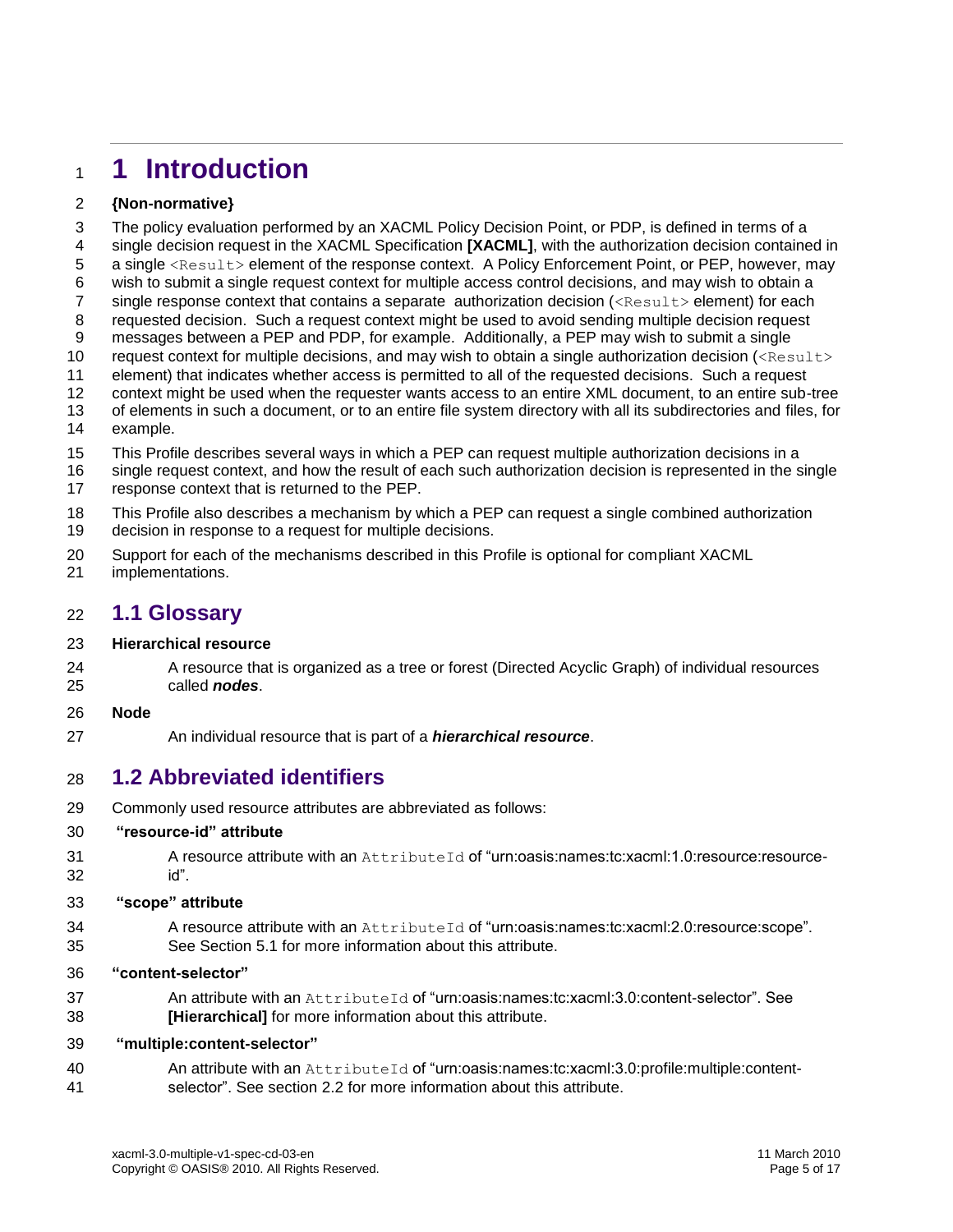# <span id="page-5-0"></span>**1.3 Terminology**

The key words "MUST", "MUST NOT", "REQUIRED", "SHALL", "SHALL NOT", "SHOULD", "SHOULD

 NOT", "RECOMMENDED", "MAY", and "OPTIONAL" in this document are to be interpreted as described in **[\[RFC2119\]](#page-5-5)**.

The phrase **{Optional}** means that the described functionality is optional for compliant XACML

 implementations, but, if the functionality is claimed as being supported according to this Profile, then it SHALL be supported in the way described.

Example code listings appear like this.

In descriptions of syntax, elements in angle brackets ("<", ">") are to be replaced by appropriate values,

51 square brackets ("[", "]") enclose optional elements, elements in quotes are literal components, and "\*"

indicates that the preceding element may occur zero or more times.

### <span id="page-5-1"></span>**1.4 Normative References**

<span id="page-5-5"></span><span id="page-5-4"></span><span id="page-5-3"></span>

| 54<br>55<br>56 | [Hierarchical] | OASIS Committee Draft 03, XACML v3.0 Hierarchical Resource Profile Version<br>1.0, 11 March 2010, http://docs.oasis-open.org/xacml/3.0/xacml-3.0-hierarchical-<br>v1-spec-cd-03-en.doc |
|----------------|----------------|----------------------------------------------------------------------------------------------------------------------------------------------------------------------------------------|
| 57<br>58       | [RFC2119]      | S. Bradner, Key words for use in RFCs to Indicate Requirement Levels,<br>http://www.ietf.org/rfc/rfc2119.txt, IETF RFC 2119, March 1997.                                               |
| 59<br>60<br>61 | <b>IXACML1</b> | OASIS Committee Draft 03, eXtensible Access Control Markup Language<br>(XACML) Version 3.0, 11 March 2010, http://docs.oasis-<br>open.org/xacml/3.0/xacml-3.0-core-spec-cd-03-en.doc   |
| 62<br>63       | <b>IXPath1</b> | XML Path Language (XPath), Version 1.0, W3C Recommendation 16, November<br>1999. Available at http://www.w3.org/TR/xpath                                                               |

#### <span id="page-5-6"></span><span id="page-5-2"></span>**1.5 Non-Normative References**

**None**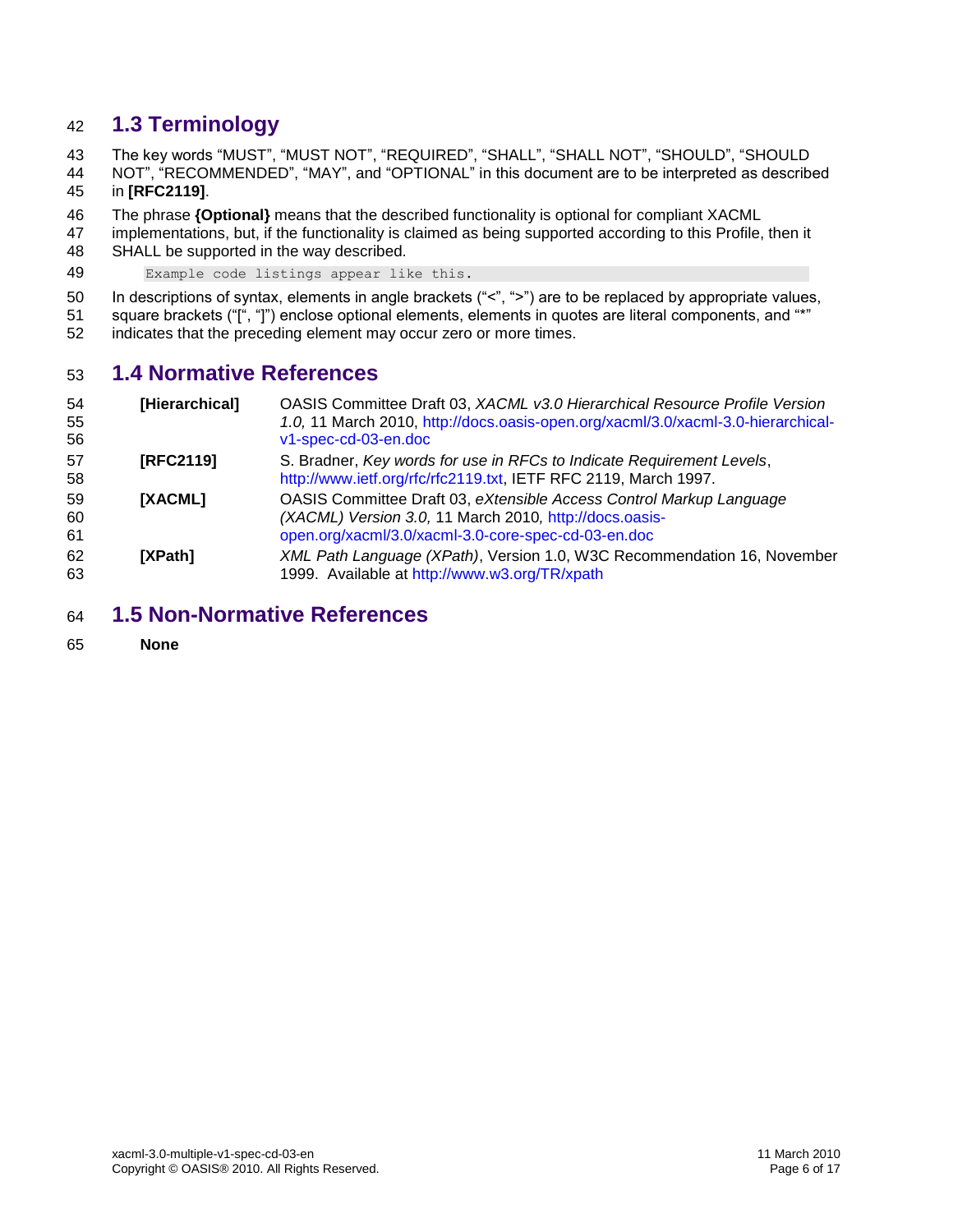# <span id="page-6-0"></span>**2 Requests for multiple decisions**

#### **{Optional}**

 A single XACML request context MAY represent a request for multiple access control decisions. The syntax and semantics of such requests and responses are specified in this Section.

- 70 The <Result> elements produced by evaluating a request for multiple access control decisions SHALL
- be identical to those that would be produced from a series of requests, each requesting exactly one of the
- decisions. Each such decision is called an Individual Decision. The conceptual request context that
- corresponds to each <Result> element is called an Individual Decision Request. This mapping of an
- original request context containing multiple authorization decision requests to Individual Decision
- 75 Requests, and the corresponding mapping of multiple authorization decisions to multiple <Result>
- elements in a single response context MAY be performed by the Context Handler described in the non-
- normative Data-flow model of the core XACML specification **[\[XACML\]](#page-5-3)**.
- Several ways of specifying requests for multiple access control decisions are described in the following
- Sections. Each way of specifying requests describes the Individual Decision Requests that correspond to 80 the <Result> elements in the response context.
- A single XACML request context submitted by a PEP MAY use more than one of these ways of 82 requesting access to multiple decisions.

# <span id="page-6-1"></span>**2.1 Nodes identified by "scope"**

#### **{Optional}**

85 This Section describes the use of two values for the "scope" resource attribute to specify a request for

- access to multiple resources in a hierarchy. This syntax MAY be used with any *hierarchical resource*
- **[\[Hierarchical\]](#page-5-4)** which is not an XML document. The "scope" resource attribute is defined in Section [5.](#page-12-0)

### <span id="page-6-2"></span>**2.1.1 Profile URI**

- 89 The following URI SHALL be used as a URI identifier for the functionality specified in this Section of this
- Profile. This identifier represents metadata about this specification and implementations implementing this
- specification. The identifier MAY be used to describe capabilities of an implementation or to make other references to this specification.
- 
- urn:oasis:names:tc:xacml:3.0:profile:multiple:scope

#### <span id="page-6-3"></span>**2.1.2 Original request context syntax**

95 The original XACML request context <Attributes> element in the resource category SHALL contain a 96 "scope" attribute with a value of either "Children", or "Descendants".

### <span id="page-6-4"></span>**2.1.3 Semantics**

- Such a request context SHALL be interpreted as a request for access to a set of *nodes* in a hierarchy
- relative to the single *node* specified in the "resource-id" attribute. If the value of the "scope" attribute
- is "Children", each Individual Decision Request is for the one *node* indicated by the "resource-id"
- attribute (or attributes, where the single resource has multiple normative identifiers) and all of its
- immediate child *nodes*. If the value of the "scope" attribute is "Descendants", the Individual Decision
- Request is for the one *node* indicated by the "resource-id" attribute and all of its descendant *nodes*.
- Each Individual Decision Request SHALL be identical to the original request context with two exceptions:
- 105 the "scope" attribute SHALL NOT be present and the <Attributes> element in the resource category
- 106 SHALL represent a single Individual Resource. This <Attributes> element SHALL contain at least
- one "resource-id" attribute, and all values for such attributes SHALL be unique, normative identities of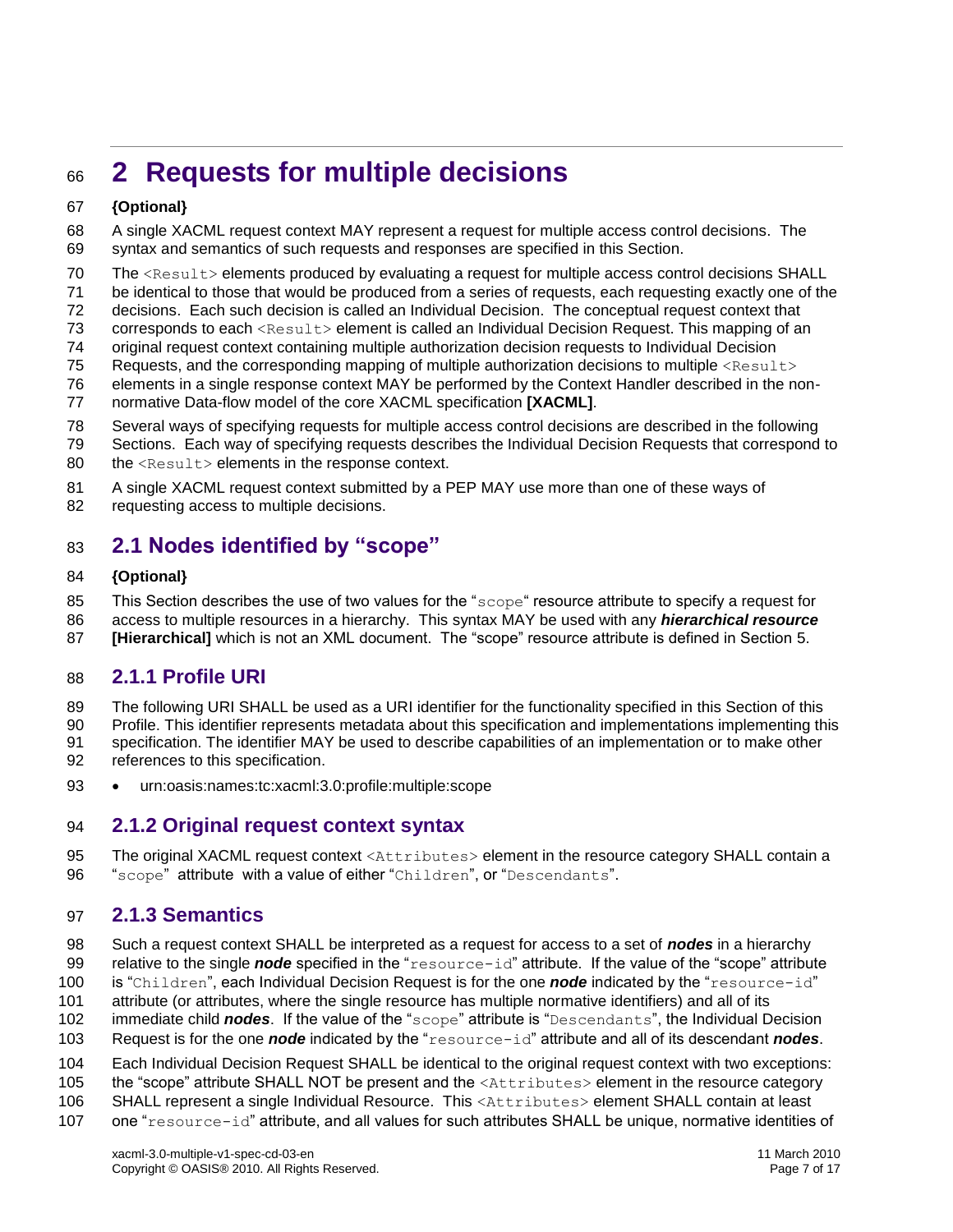- 108 the Individual Resource. If the "resource-id" attribute in the original request context contained an
- Issuer, the "resource-id" attributes in the Individual Resource Request SHALL contain the same
- Issuer. The "resource-id" attributes in the Individual Decision Request SHALL contain the same
- IncludeInResult.value as the "resource-id" attribute in the original request context
- Neither XACML nor this Profile specifies how the Context Handler obtains the information required to determine which *nodes* are children or descendants of a given *node*.

# <span id="page-7-0"></span>**2.2 Nodes identified by XPath**

#### **{Optional}**

- This Section describes use of an XPath **[\[XPath\]](#page-5-6)** expression in the "multiple:content-selector"
- attribute to specify a request for access described by multiple *nodes* in an XML document. This syntax SHALL be used only with resources, subjects, actions or other categories which are or are described by
- XML documents.

### <span id="page-7-1"></span>**2.2.1 Profile URI**

- The following URI SHALL be used as the URI identifier for the functionality specified in this Section of this Profile. This identifier represents metadata about this specification and implementations implementing this specification. This identifier MAY be used to describe capabilities of an implementation or to make other references to this specification.
- 125 urn:oasis:names:tc:xacml:3.0:profile:multiple:xpath-expression

#### <span id="page-7-2"></span>**2.2.2 Original request context**

- 127 The original XACML request context <Attributes> element SHALL contain a <Content> element and
- 128 a "multiple:content-selector" attribute with a DataType of "urn:oasis:names:tc:xacml:3.0:data-
- type:xpathExpression", such that the <AttributeValue> of the "multiple:content-selector"
- attribute is an XPath expression that evaluates to a nodeset that represents multiple nodes in the
- 131 < Content> element.

### <span id="page-7-3"></span>**2.2.3 Semantics**

- Such a request context SHALL be interpreted as a request for individual decisions regarding each of the
- 134 nodes in the nodeset selected by the XPath expression given in the <AttributeValue> of the "multiple:content-selector" attribute.
- 
- Each Individual Decision Request SHALL be identical to the original request context with two exceptions:
- 137 the "multiple: content-selector" attribute SHALL NOT be present and an added "content-
- 138 selector" attribute value SHALL be an XPath expression that evaluates to a single node in the
- 139 < Content> element. If the "multiple: content-selector" attribute in the original request context
- 140 contained an Issuer, the "content-selector" attribute in the Individual Decision Request SHALL
- 141 contain the same Issuer. The "content-selector" attribute in the Individual Decision Request
- 142 SHALL contain the same IncludeInResult as the "multiple: content-selector" attribute in the
- original request context,
- 144 If multiple <Attributes> elements in different categories contain a "multiple: content-selector"
- attribute, then the set of Individual Decision Requests will be formed from the the cross product of the
- 146 nodesets selected by the "multiple: content-selector" XPath expressions in the different different
- categories. See Section [4](#page-11-0) for detailed description of the processing model.

# <span id="page-7-4"></span>**2.3 Repeated <Attributes> categories**

### **{Optional}**

- This Section describes use of multiple <Attributes> elements with repeated category in a request
- context to specify a request for access to multiple decisions. This syntax MAY be used with any resource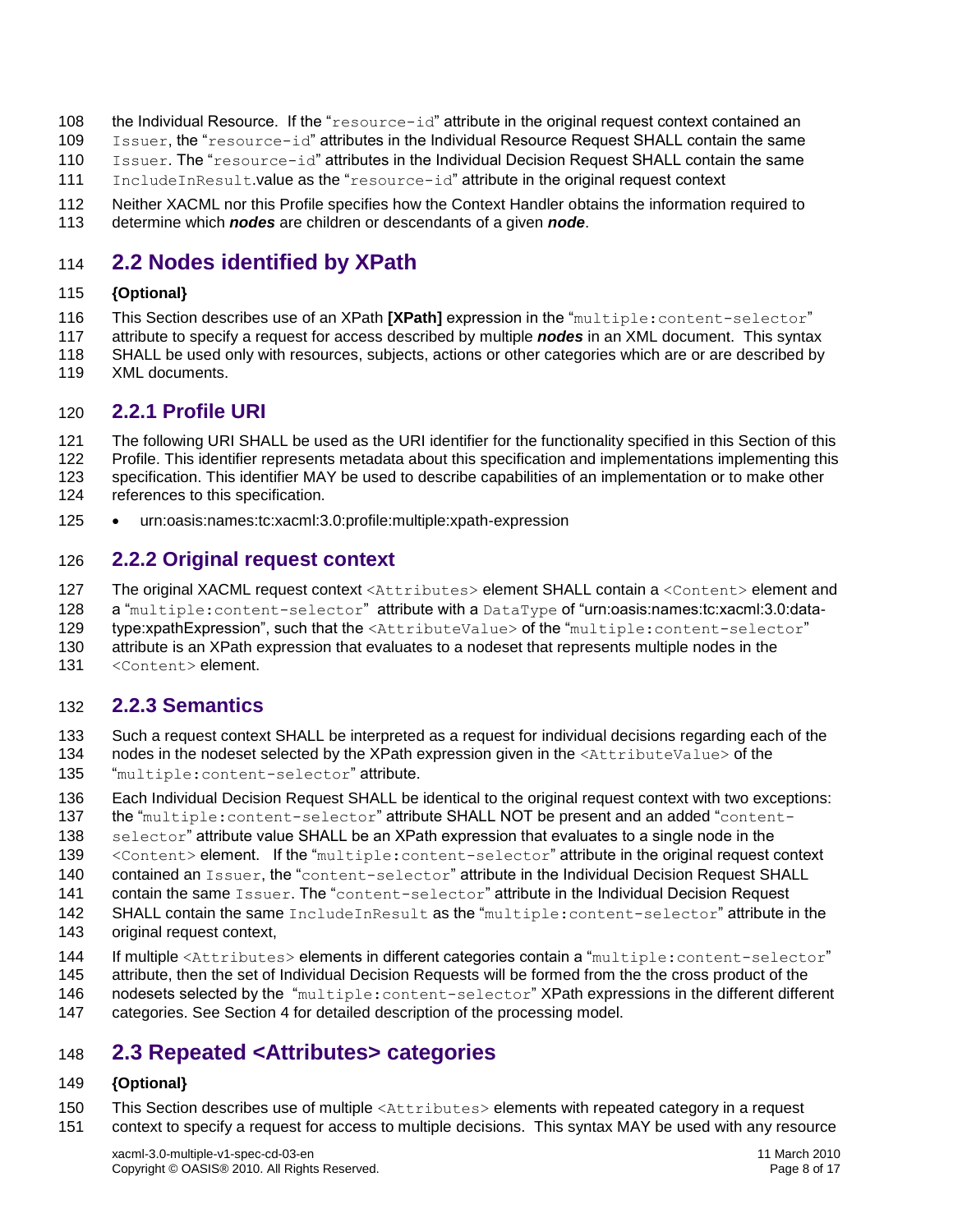- or resources, or any other category, regardless of whether they are XML documents or not and
- regardless of whether they are *hierarchical resources* **[\[Hierarchical\]](#page-5-4)** or not.

# <span id="page-8-0"></span>**2.3.1 Profile URI**

- The following URI SHALL be used as the URI identifier for the functionality specified in this Section of this
- Profile. This identifier represents metadata about this specification and implementations implementing this
- specification. This identifier MAY be used to describe capabilities of an implementation or to make other
- references to this specification
- urn:oasis:names:tc:xacml:3.0:profile:multiple:repeated-attribute-categories

## <span id="page-8-1"></span>**2.3.2 Original request context**

The XACML request context SHALL contain multiple <Attributes> elements with equal category.

### <span id="page-8-2"></span>**2.3.3 Semantics**

- Such a request context SHALL be interpreted as a request for access to all situations specified in the
- individual <Attributes> elements. Each <Attributes> element SHALL represent one Individual
- Resource, subject, or another category unless that element utilizes the other mechanisms described in 166 this Profile.
- For each combination of repeated <Attributes> elements, one Individual Decision Request SHALL be
- created. This Individual Request SHALL be identical to the original request context with one exception:
- 169 only one <Attributes> element of each repeated category SHALL be present. If such a
- 170 <Attributes> element contains a "scope" attribute having any value other than "Immediate", then the
- Individual Request SHALL be further processed according to the processing model specified in Section [4.](#page-11-0)
- This processing may involve decomposing the one Individual Decision Request into other Individual
- Decision Requests before evaluation by the PDP.

# <span id="page-8-3"></span>**2.4 By reference to <Attributes> elements**

#### **{Optional}**

- 176 This section describes use of a list of references to <Attributes> elements to construct multiple
- 177 individual <Request> elements.

### <span id="page-8-4"></span>**2.4.1 Profile URI**

- The following URI SHALL be used as the URI identifier for the functionality specified in this Section of this
- Profile. This identifier represents metadata about this specification and implementations implementing this
- specification. This identifier MAY be used to describe capabilities of an implementation or to make other references to this specification.
- urn:oasis:names:tc:xacml:3.0:profile:multiple:reference

### <span id="page-8-5"></span>**2.4.2 Original request context**

185 The original XACML <Request> element SHALL contain a <MultiRequests> element.

### <span id="page-8-6"></span>**2.4.3 Semantics**

- Such a request context SHALL be interpreted as multiple individual request contexts specified by
- 188 references to <Attributes> elements.
- 189 The context handler MUST construct a new <Request> element for each <RequestReference>
- 190 element contained in the <MultiRequests> element, and process the generated <Request> element.
- 191 Each <RequestReference> element contains one or more <AttributesReference> elements,
- 192 each of which refers to the xml:id XML attribute of one of the <Attributes> elements in the enclosing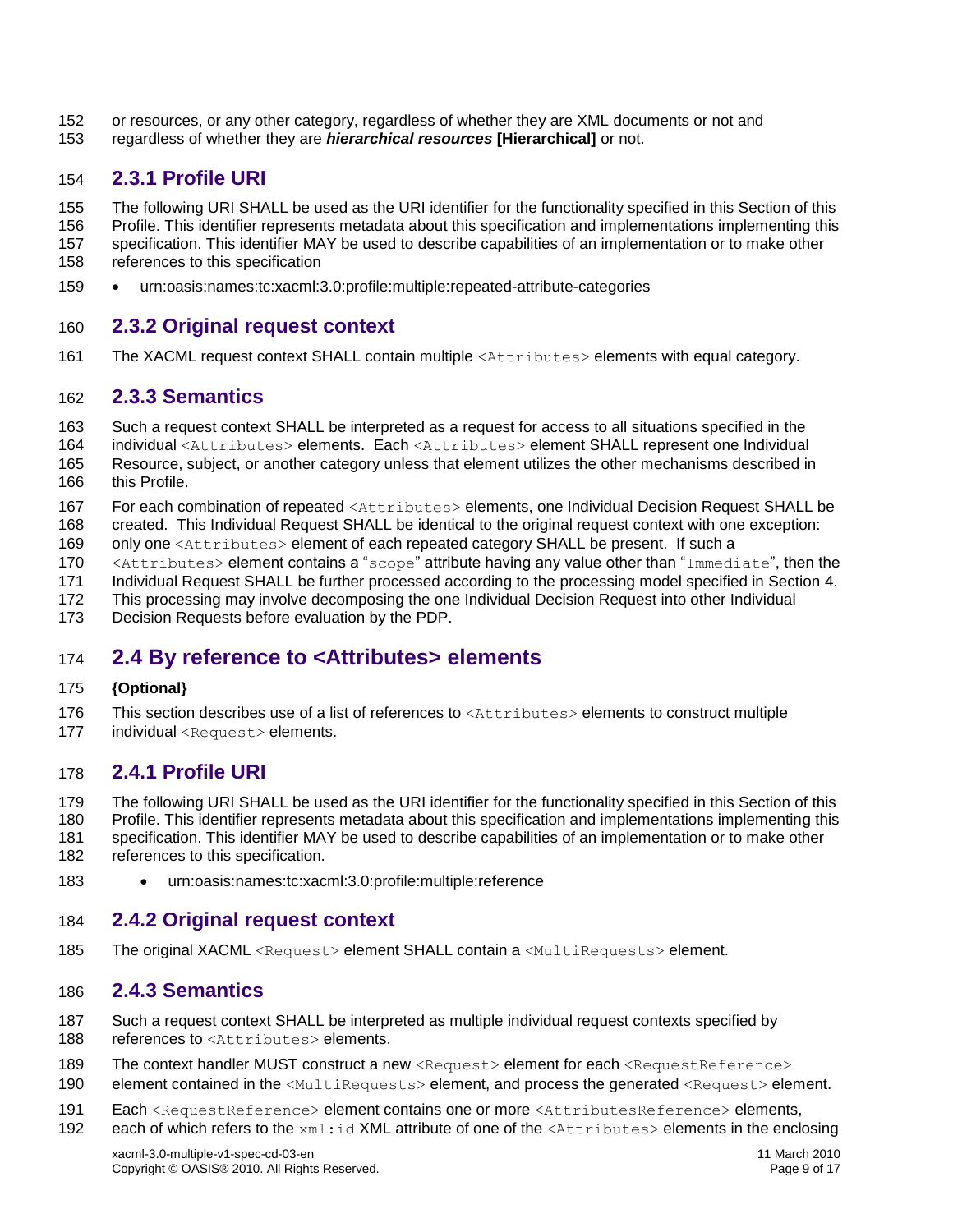- 193 original <Request> element. The generated <Request> element MUST be identical to a <Request> 194 element which contains the referenced <Attributes> elements.
- 195 The result(s) of each such generated <Request> element MUST be included as one or more <Result>
- 196 elements in the <Response> element corresponding to the original <Request> element. There may be
- 197 multiple results for a single generated <Request> element when the generated <Request> element
- 198 makes use of one or more of the other multiple decision request schemes in this profile. There MUST be
- 199 exactly one <Response> element for the original <Request> element.
- 200 If a <RequestReference> contains an invalid reference, then the corresponding <Result> MUST
- 201 contain an Indeterminate decision with status code urn:oasis:names:tc:xacml:1.0:status:syntax-error.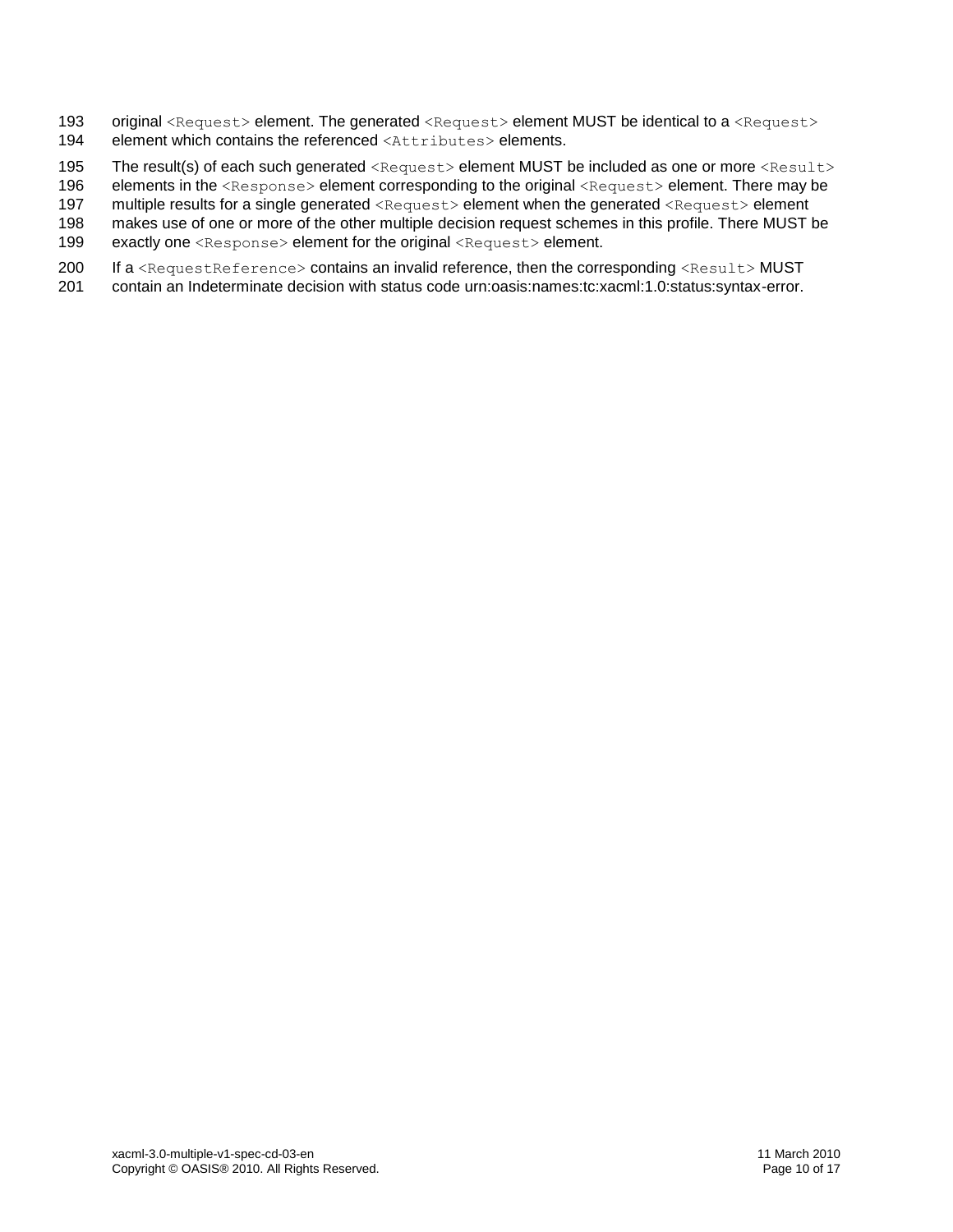# <span id="page-10-0"></span>**3 Requests for a combined decision**

#### **{Optional}**

 A request for multiple decisions as specified by any of the schemes in section [2](#page-6-0) MAY in addition specify that the Individual Decisions be combined into a single aggregated decision and that only this single combined decision will be returned to the *PEP*.

207 If the CombinedDecision attribute of the initial <Request> is True, then the <Response> MUST 208 contain only a single combined decision in a single  $\leq$ Result  $\geq$  element, and the following apply to the combined decision, in the given order.

- 210 1. There MUST NOT be any <Attributes> elements in the combined <Result>, regardless of the values of any of the IncludeInResult attributes of the <Attributes> elements.
- 2. If any of the individual results to be combined contain any obligations or advice, then the combined decision MUST be Indeterminate, with status code urn:oasis:names:tc:xacml:1.0:status:processing-error.
- 3. If all the individual results to be combined have the same decision value (Permit, Deny, NotApplicable or Indeterminate), then the combined decision MUST be equal to this common decision value. If the common decision value is Indeterminate, then the status code MUST be urn:oasis:names:tc:xacml:1.0:status:processing-error. If the common decision value is not Indeterminate, then the status code MUST be urn:oasis:names:tc:xacml:1.0:status:ok.
- 4. Otherwise the combined Decision MUST be Indeterminate, with status code urn:oasis:names:tc:xacml:1.0:status:processing-error.

# <span id="page-10-1"></span>**3.1 Profile URI**

 The following URI SHALL be used as the URI identifier for the functionality specified in this Section of this Profile. This identifier represents metadata about this specification and implementations implementing this specification. This identifier MAY be used to describe capabilities of an implementation or to make other references to this specification.

urn:oasis:names:tc:xacml:3.0:profile:multiple:combined-decision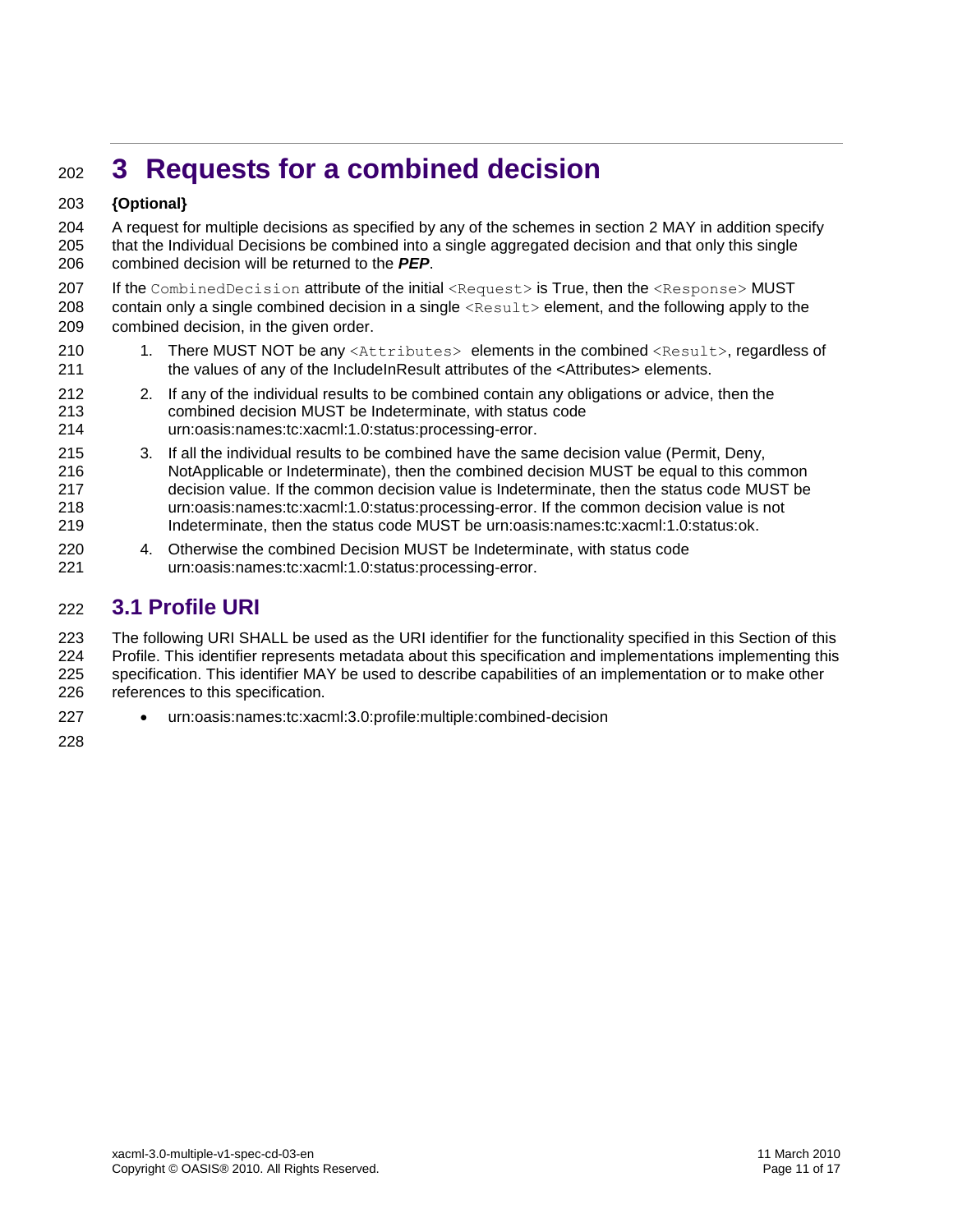# <span id="page-11-0"></span> **4 Conceptual model for creating Individual Decision Requests**

#### **{Mandatory}**

 This profile specifies several independent schemes for Multiple Decision Requests in sections [2](#page-6-0) and [3.](#page-10-0) Any combination of features described by these schemes MAY be used in an initial request. This section defines a normative processing model to create Individual Decision Requests from an initial request context in which one or more features of the multiple profile are present. This Profile does NOT REQUIRE that the implementation of the evaluation of a request for access to multiple decisions conform to the model below or that actual Individual Decision Requests be constructed. The Profile REQUIRES 238 only that the  $\langle Result\rangle$  elements SHALL be the same as if the model below were used. An implementation MUST produce identical results to those that would be produced by performing the following operations in the given order.

- 41 1. If there is no <MultiRequests> element, then use the initial request context as input to step 2 242 and skip the processing in this step. If the initial request contains a <MultiRequests> element, then the initial request is processed as specified by section [2.4.](#page-8-3) If there are any Indeterminate results during this processing, include the Indeterminates in the final result defined in step [5](#page-11-2) below, while each valid request is processed in turn as defined by step [2.](#page-11-1)
- <span id="page-11-1"></span>246 2. For each request from the previous step which contains <Attributes> elements with repeated 247 values for the Category XML attribute, perform the processing defined in section [2.3.](#page-7-4) The outputs of this processing and any requests without repeated categories form the inputs for the 249 step [3.](#page-11-3) If there are any Indeterminate results, include them in the final result defined in step [5](#page-11-2) below, while each valid request is processed in turn as defined by step [3.](#page-11-3)
- <span id="page-11-3"></span> 3. At this stage each request from the previous step can contain a request for multiple decisions as either a scope attribute or as an XPath expression in a "multiple:content-selector" attribute. If neither is present, proceed to step [4.](#page-11-4) If either is present, then process the request as defined of one of the following sub steps:
- a. If the request specifies a scope attribute, process the request as specified by section [2.1.](#page-6-1) If there are any Indeterminate results, include them in the final result defined in step [5](#page-11-2) below, while each valid request is processed in turn as defined by step [4.](#page-11-4)
- b. If the request specifies a "multiple:content-selector" attribute with an XPath, process the request as specified by section [2.2.](#page-7-0) If there are any Indeterminate results, include them in the final result defined in step [5](#page-11-2) below, while each valid request is processed in turn as defined by step [4.](#page-11-4)
- <span id="page-11-4"></span> 4. At this stage each request is a request for an individual authorization decision. Each request MUST be processed by the *PDP* as an individual access control request according to the XACML core specification and any implemented profiles and extensions.
- <span id="page-11-2"></span> 5. At this stage all requests have been processed by the *PDP* and the inputs to this step are all collected Indeterminate results from the previous steps and all the individual results from step [4.](#page-11-4) If applicable, perform the processing defined in Section [3.](#page-10-0)
-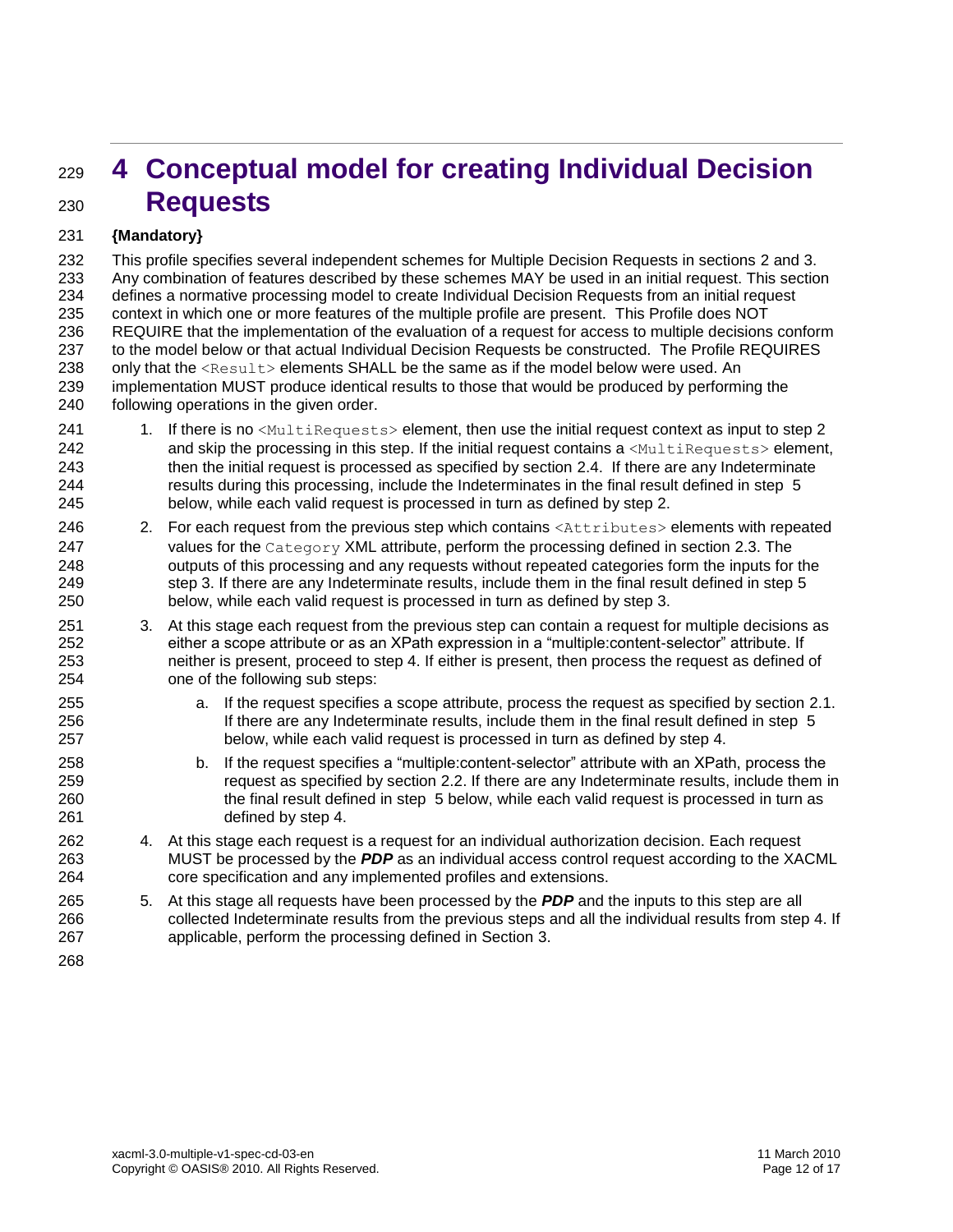# <span id="page-12-0"></span><sup>269</sup> **5 New attribute identifiers**

# <span id="page-12-1"></span>270 **5.1 "scope"**

271 The following identifier is used as the AttributeId of a resource attribute that indicates the scope of a 272 request for access in a single <Attributes> element of a request context.

- 273 urn:oasis:names:tc:xacml:2.0:resource:scope
- 274 The attribute SHALL have a DataType of "http://www.w3.org/2001/XMLSchema#string".

275 The valid values for this attribute are listed below, along with a reference to the Section of this Profile or to 276 the core XACML specification that describes how the <Attributes> element with the resource category 277 is to be processed. An implementation MAY support any subset of these values, including the empty set.

- 278 **.** "Immediate" The <Attributes> element refers to a single non-*hierarchical resource* or to a 279 single *node* in a *hierarchical resource*. This is the default value, if no "scope" attribute is present. 280 The <Attributes> element SHALL be processed according to the core XACML specification **[\[XACML\]](#page-5-3)**.
- 281 . "Children" The <Attributes> element refers to multiple resources in a hierarchy. The set of 282 resources consists of a single *node* described by the "resource-id" resource attribute and of all 283 that *node*'s immediate children in the hierarchy. The <Attributes> element SHALL be processed 284 according to Section [2.1](#page-6-1) of this Profile.
- 285 "Descendants" The <Attributes> element refers to multiple resources in a hierarchy. The set 286 of resources consists of a single **node** described by the "resource-id" resource attribute and of all 287 that *node*'s descendants in the hierarchy. The <Attributes> element SHALL be processed 288 according to Section [2.1](#page-6-1) of this Profile.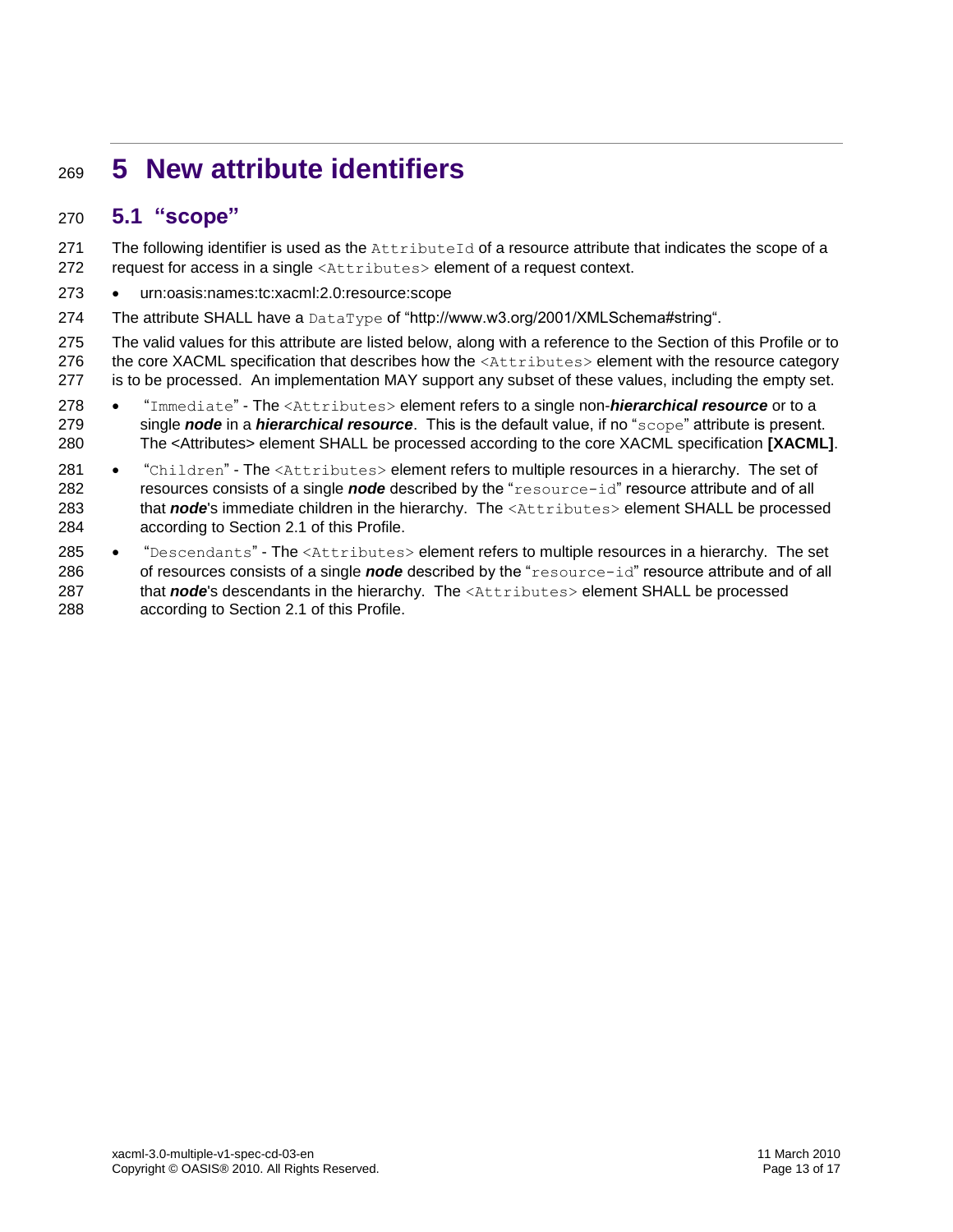# <span id="page-13-0"></span>**6 New profile identifiers**

 The following URI values SHALL be used as URI identifiers for the functionality specified in various 291 Sections of this Profile. These identifiers represent metadata about this specification and implementations 292 implementations and implementations

- implementing this specification. These identifiers MAY be used to describe capabilities of an implementation or to make other references to this specification
- 294 Section [2.1:](#page-6-1) "scope attribute of "children" or "descendants" in <Attributes>: Non-XML resources
- urn:oasis:names:tc:xacml:3.0:profile:multiple:scope
- 296 Section [2.2:](#page-7-0) XPath expression in "multiple: content-selector" attribute
- urn:oasis:names:tc:xacml:3.0:profile:multiple:xpath-expression
- Section [2.3:](#page-7-4) Multiple <Attributes> elements with repeated attribute categories
- urn:oasis:names:tc:xacml:3.0:profile:multiple:repeated-attribute-categories
- Section [2.4:](#page-8-3) By reference to <Attributes> elements
- urn:oasis:names:tc:xacml:3.0:profile:multiple:reference
- Section [3:](#page-10-0) Requests for a combined decision
- urn:oasis:names:tc:xacml:3.0:profile:multiple:combined-decision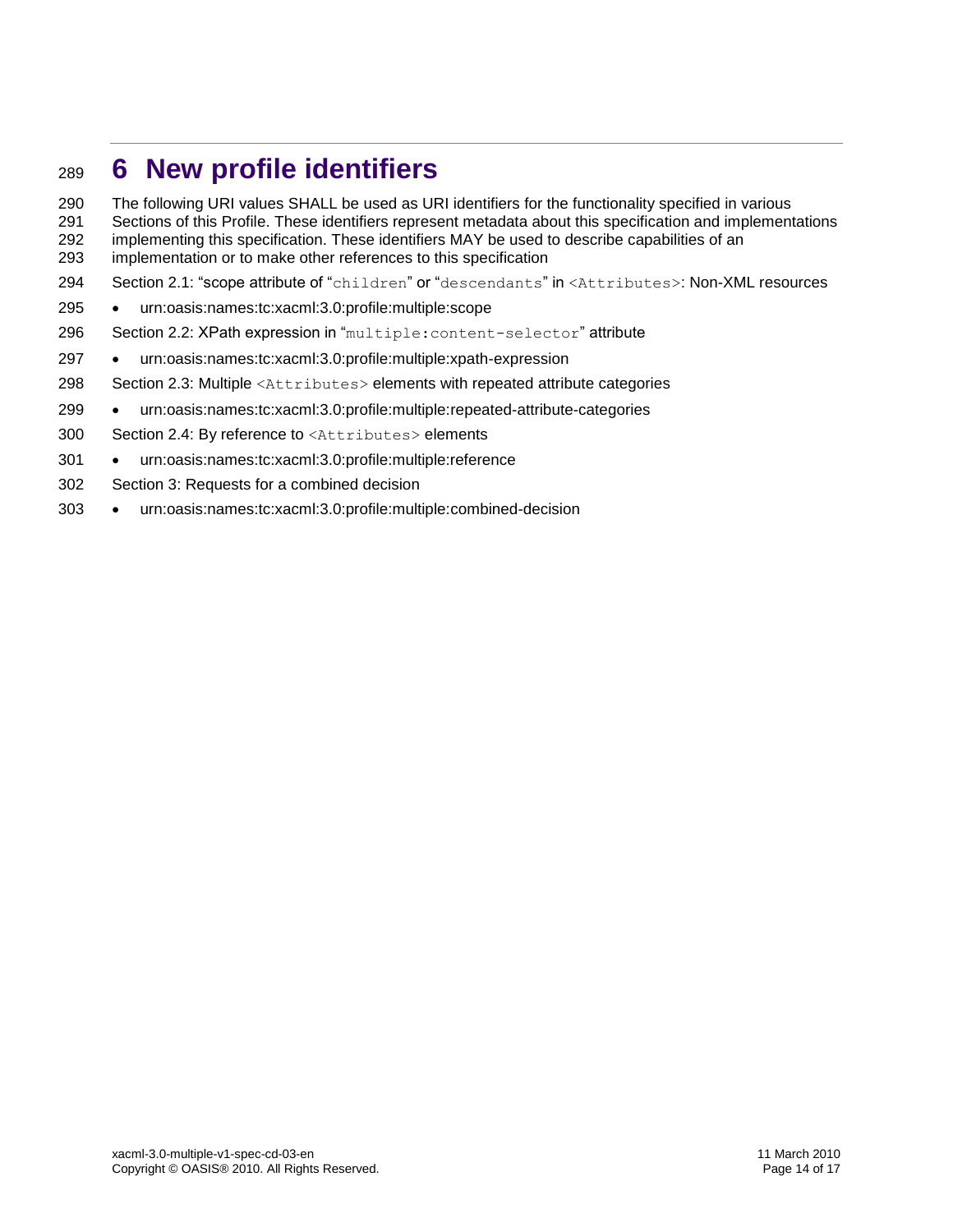# <span id="page-14-0"></span>**7 Conformance**

An implementation may conform to this specification in one or more of the following ways.

### <span id="page-14-1"></span> **7.1 Processor of requests for multiple decisions as nodes identified by "scope"**

- An implementation conforms as a processor of requests for multiple resources as nodes identified by
- "scope" if it is able to process XACML requests in the manner described in sections [2.1](#page-6-1) and [4](#page-11-0) of this
- specification. Conformance to this MAY be indidicated with the identifier
- urn:oasis:names:tc:xacml:3.0:profile:multiple:scope.

### <span id="page-14-2"></span> **7.2 Processor of requests for multiple decisions as nodes identified by XPath**

- An implementation conforms as a processor of requests for multiple decisions as nodes identified by
- XPath if it is able to process XACML requests in the manner described in sections [2.2](#page-7-0) and [4](#page-11-0) of this
- specification. Conformance to this MAY be indicated with the identifier
- urn:oasis:names:tc:xacml:3.0:profile:multiple:xpath-expression.

# <span id="page-14-3"></span> **7.3 Processor of requests for multiple decisions by multiple <Attributes> elements**

- An implementation conforms as a processor of requests for multiple decisions by multiple
- 321 <Attributes> elements if it is able to process XACML requests in the manner described in sections [2.3](#page-7-4)
- and [4](#page-11-0) of this specification. Conformance to this MAY be indicated with the identifier
- urn:oasis:names:tc:xacml:3.0:profile:multiple:repeated-attribute-categories.

## <span id="page-14-4"></span> **7.4 Processor of requests for multiple decisions by reference to <Attributes> elements**

- An implementation conforms as a processor of requests for multiple decisions by references to
- <Attributes> elements if it is able to process XACML requests in the manner described in sections [2.4](#page-8-3)
- and [4](#page-11-0) of this specification. Conformance to this MAY be indicated with the identifier
- urn:oasis:names:tc:xacml:3.0:profile:multiple:reference.

### <span id="page-14-5"></span>**7.5 Processor of requests for a combined decision**

- An implementation conforms as a processor of requests for a combined decision if it is able to process XACML requests in the manner described in section [3](#page-10-0) and [4](#page-11-0) of this specification. Conformance to this
- MAY be indicated with the identifier urn:oasis:names:tc:xacml:3.0:profile:multiple:combined-decision.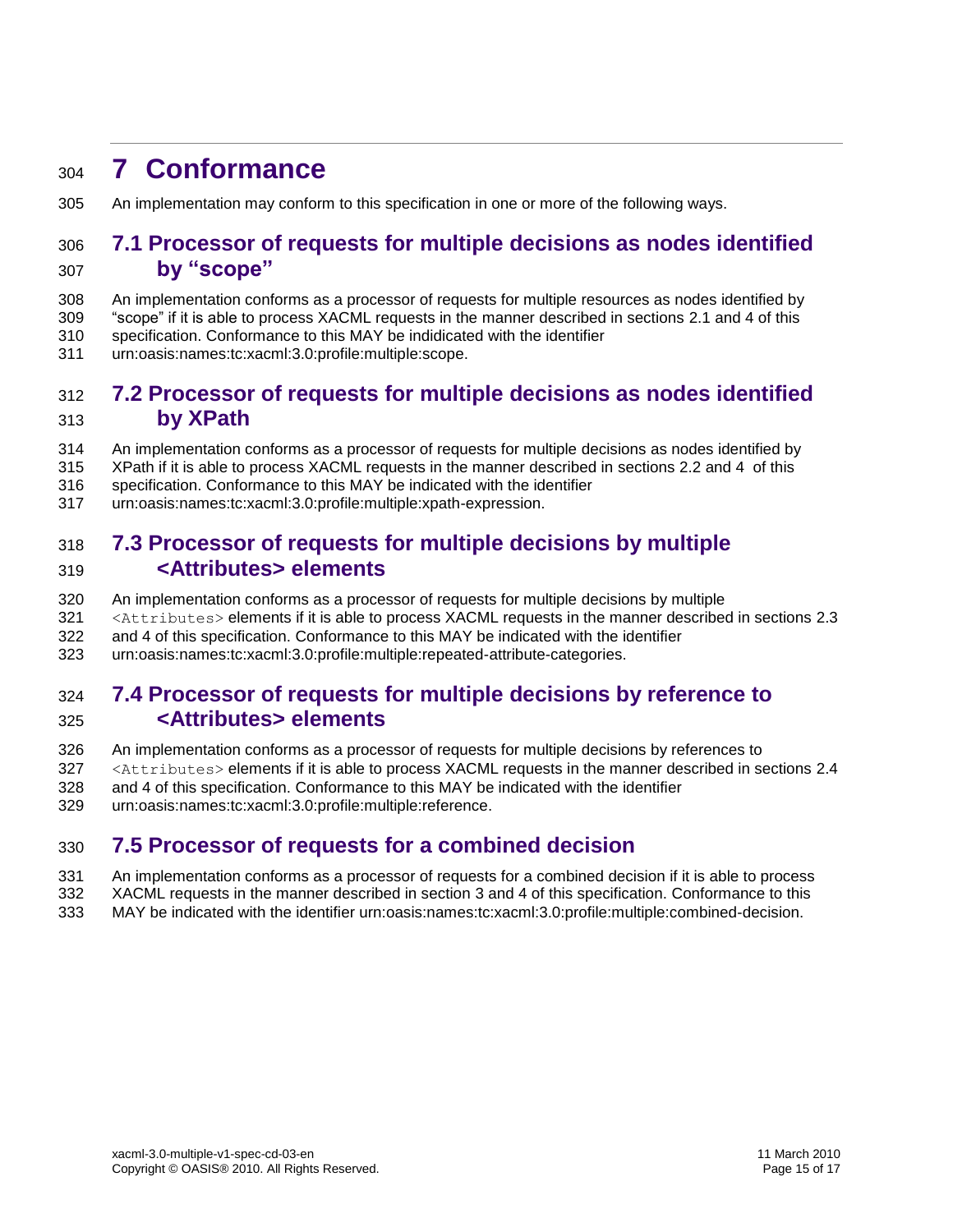# <span id="page-15-0"></span>**A. Acknowledgements**

 The following individuals have participated in the creation of this specification and are gratefully acknowledged:

- 
- Anil Saldhana
- Anil Tappetla
- Anne Anderson
- Anthony Nadalin
- Bill Parducci
- Craig Forster
- David Chadwick
- David Staggs
- Dilli Arumugam
- Duane DeCouteau
- Erik Rissanen
- Gareth Richards
- Hal Lockhart
- Jan Herrmann
- John Tolbert
- Ludwig Seitz
- Michiharu Kudo
- Naomaru Itoi
- Paul Tyson
- Prateek Mishra
- Rich Levinson
- Ronald Jacobson
- Seth Proctor
- Sridhar Muppidi
- Tim Moses
- Vernon Murdoch
- 
- 
-